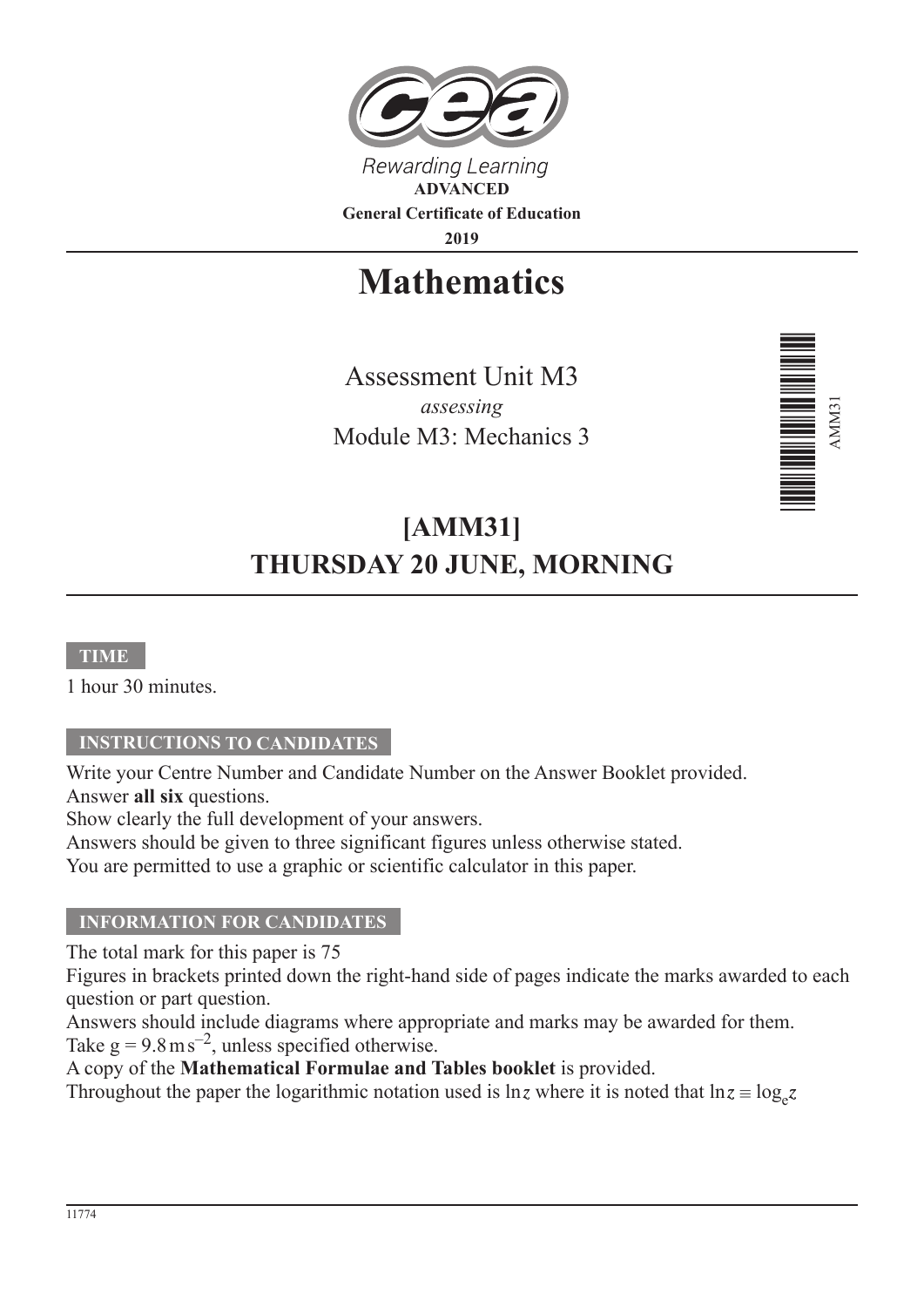**Answer all six questions.**

## **Show clearly the full development of your answers.**

#### **Answers should be given to three significant figures unless otherwise stated.**

**1** Part of a logo on an advertising hoarding can be modelled by the uniform lamina ABCDEF shown in **Fig. 1** below.



**Fig. 1**

The total mass of the lamina is 5kg.  $AF = 4m$ ,  $AB = 2m$ ,  $BC = 1m$ ,  $FE = 1m$ .



Particles each of mass 1 kg are fastened at the points A, B, C and D.

**(ii)** Find the distance of the centre of mass of this new system from the edges AF and AB. [4]

The new system is freely suspended from the point A and hangs in equilibrium.

**(iii)** Find the angle the edge AF makes with the vertical. [3]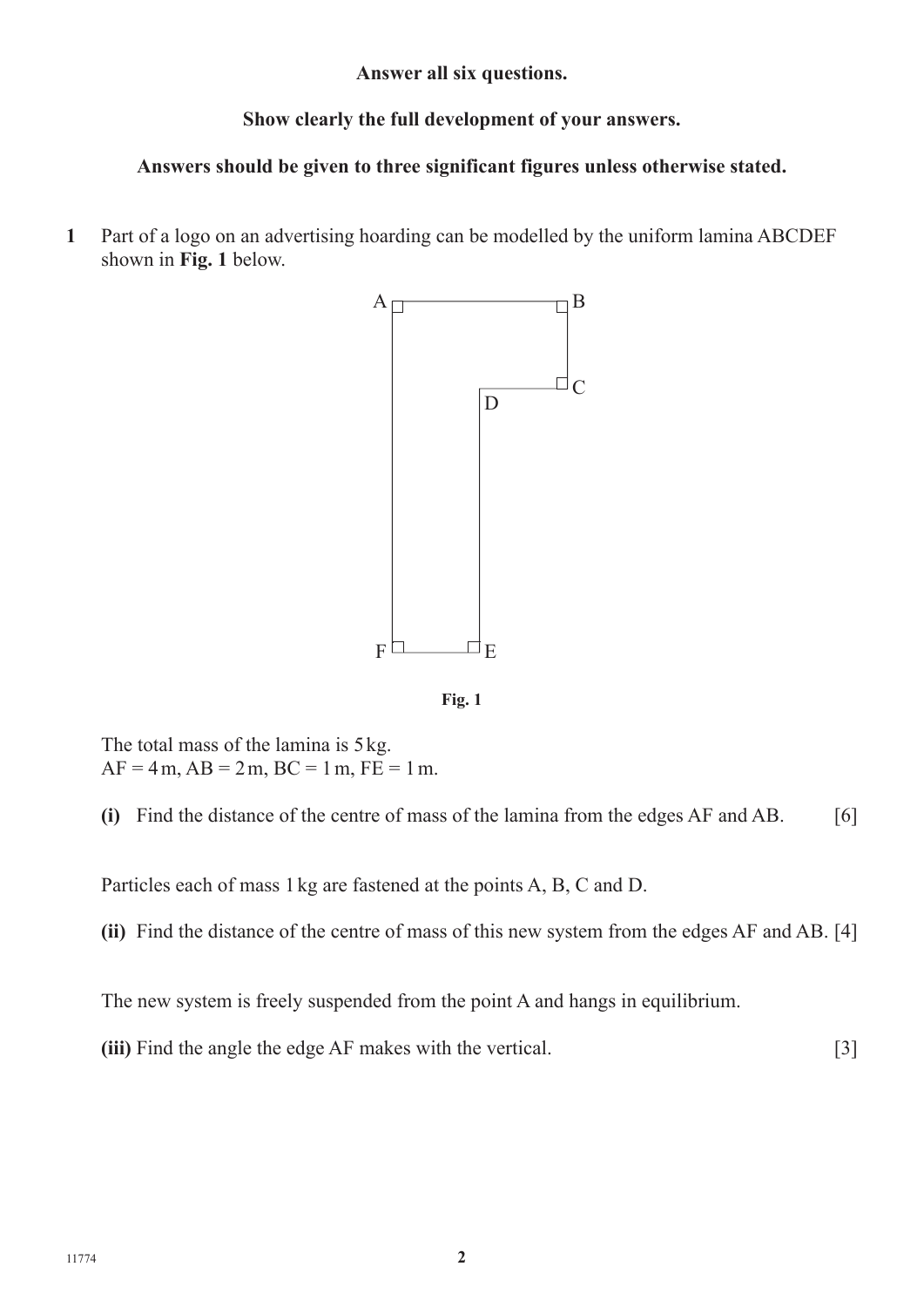- **2** A light aircraft flies at 150kmh−1 in still air. The wind is blowing steadily at  $30 \text{ km h}^{-1}$  from due west. A is 200 km N30°E from B.
	- **(i)** Find the course the pilot of the aircraft should steer to fly directly from A to B. [5] **(ii)** Find the time taken for this flight. [3]
		- **(iii)** Find the course the pilot should steer to return directly from B to A. [3]
- **3** A particle P of mass *m*kg is suspended from a fixed point A by a light elastic string of natural length *l* metres and modulus of elasticity 2*m*g N. P hangs in equilibrium a distance *d* metres vertically below A.

(i) Show that 
$$
d = \frac{3l}{2}
$$
 [4]

Take the gravitational potential energy to be zero at the level of the horizontal through A.

**(ii)** Find the total mechanical energy of the string and the particle, when the particle is hanging in equilibrium. [4]

P is now pulled downwards until it is a distance 5*l*  $\frac{1}{2}$  metres vertically below A and is released from rest.

**(iii)** Find the speed of P when it is again a distance *d* vertically below A. [5]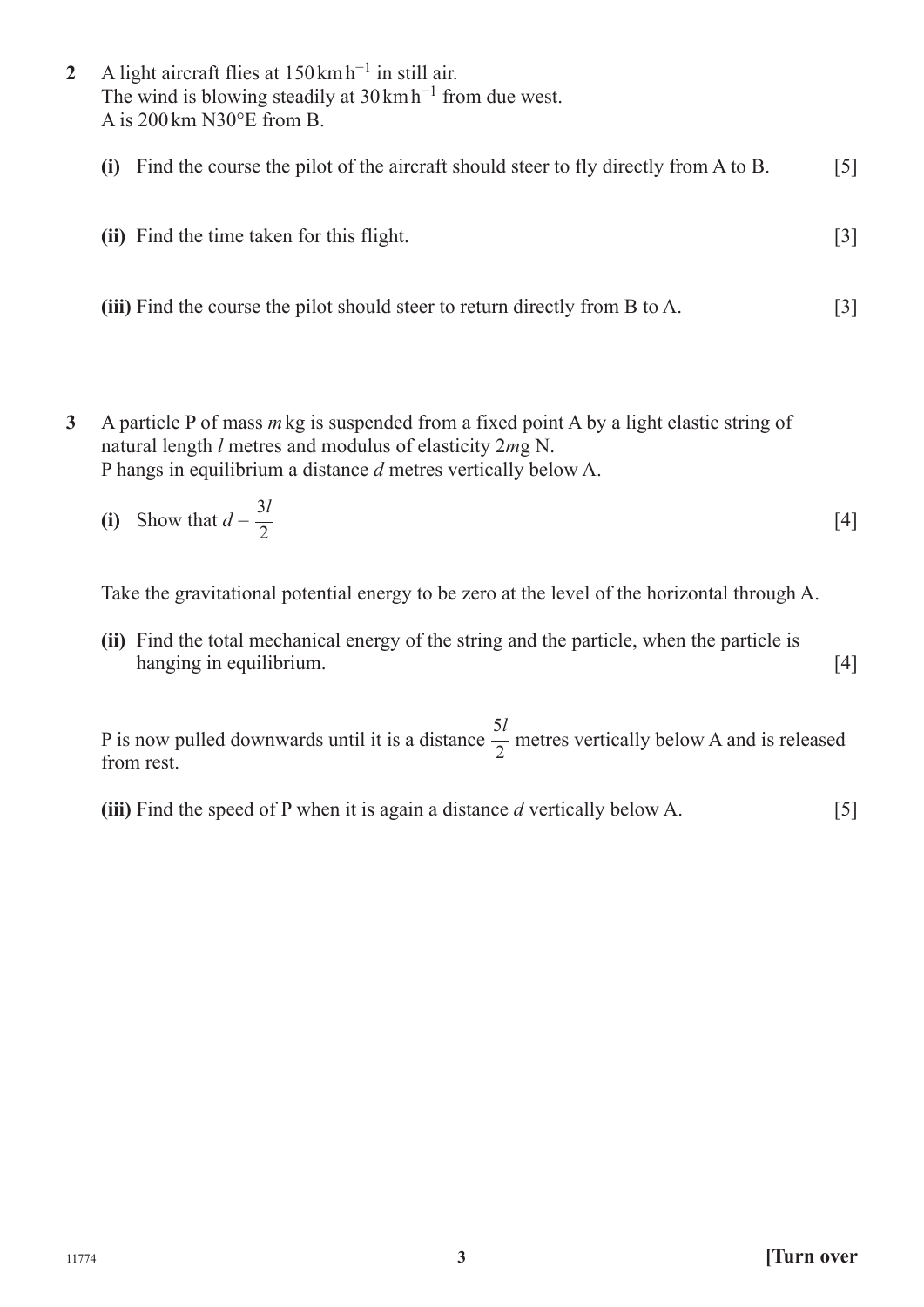**4 (a)** A particle P of mass 3kg moves along a straight horizontal line under the action of a force *F* newtons;

$$
F = \frac{1}{9} (30x - x^2)
$$

where *x* metres is the distance of P from a fixed point on the line.

(i) Find the work done by *F* as P moves from  $x = 9$  to  $x = 18$  [4]

When  $x = 9$  the speed of P is  $5 \text{ m s}^{-1}$ 

- (ii) Find the speed of P when  $x = 18$  [3]
- **(b)** A particle Q of mass 0.6kg moves under the action of forces *A* newtons and *B* newtons.

$$
A = \begin{pmatrix} 2 \\ -1 \\ 4 \end{pmatrix} \text{ and } B = \begin{pmatrix} \alpha + 3 \\ \alpha - 1 \\ \alpha + 2 \end{pmatrix}
$$

Q moves from the origin O to the point L whose position vector is ( −6  $\begin{pmatrix} 4 \\ -3 \end{pmatrix}$  metres.

**(i)** Find, in terms of  $\alpha$ , the total work done as Q moves from O to L. [4]

Q is initially at rest at O. When Q reaches L it is moving at  $12 \text{ m s}^{-1}$ 

**(ii)** Find *α*. [3]

11774 **4**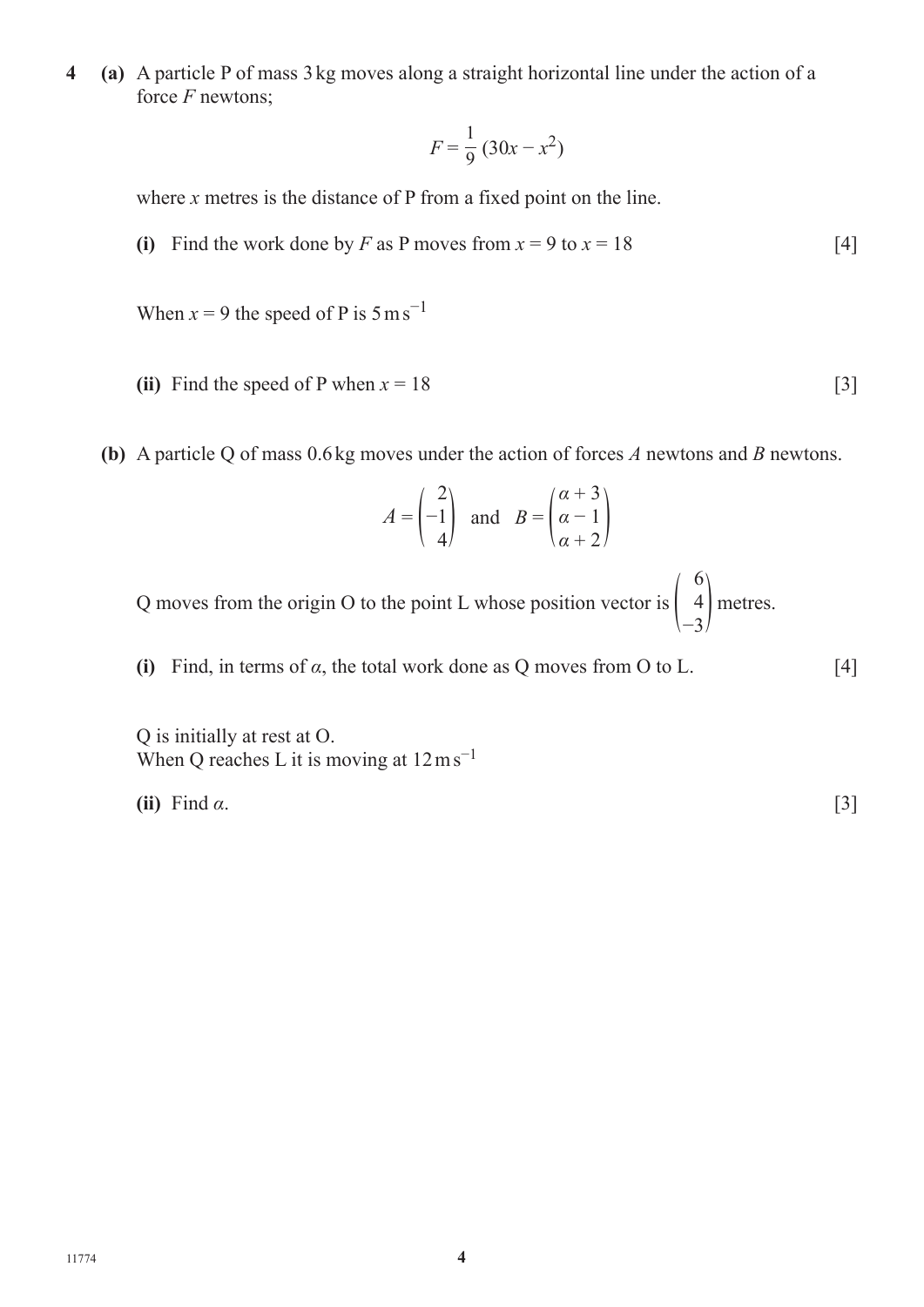**5** A particle moves with Simple Harmonic Motion between two fixed points A and B on a straight horizontal line. A and B are a distance *d* metres apart. The particle is instantaneously at rest at A and at B. The maximum speed of the particle is  $10 \text{ m s}^{-1}$  and its maximum acceleration is 25 ms<sup>-2</sup> **(i)** Find *d* and the periodic time *T* of the motion. [6]

The particle passes through the point C on the line, where  $BC = 2m$ , while travelling towards A.

- **(ii)** Find the speed and acceleration of the particle at C. [3]
- **(iii)** Find the time taken for the particle to return to C for the first time. [4]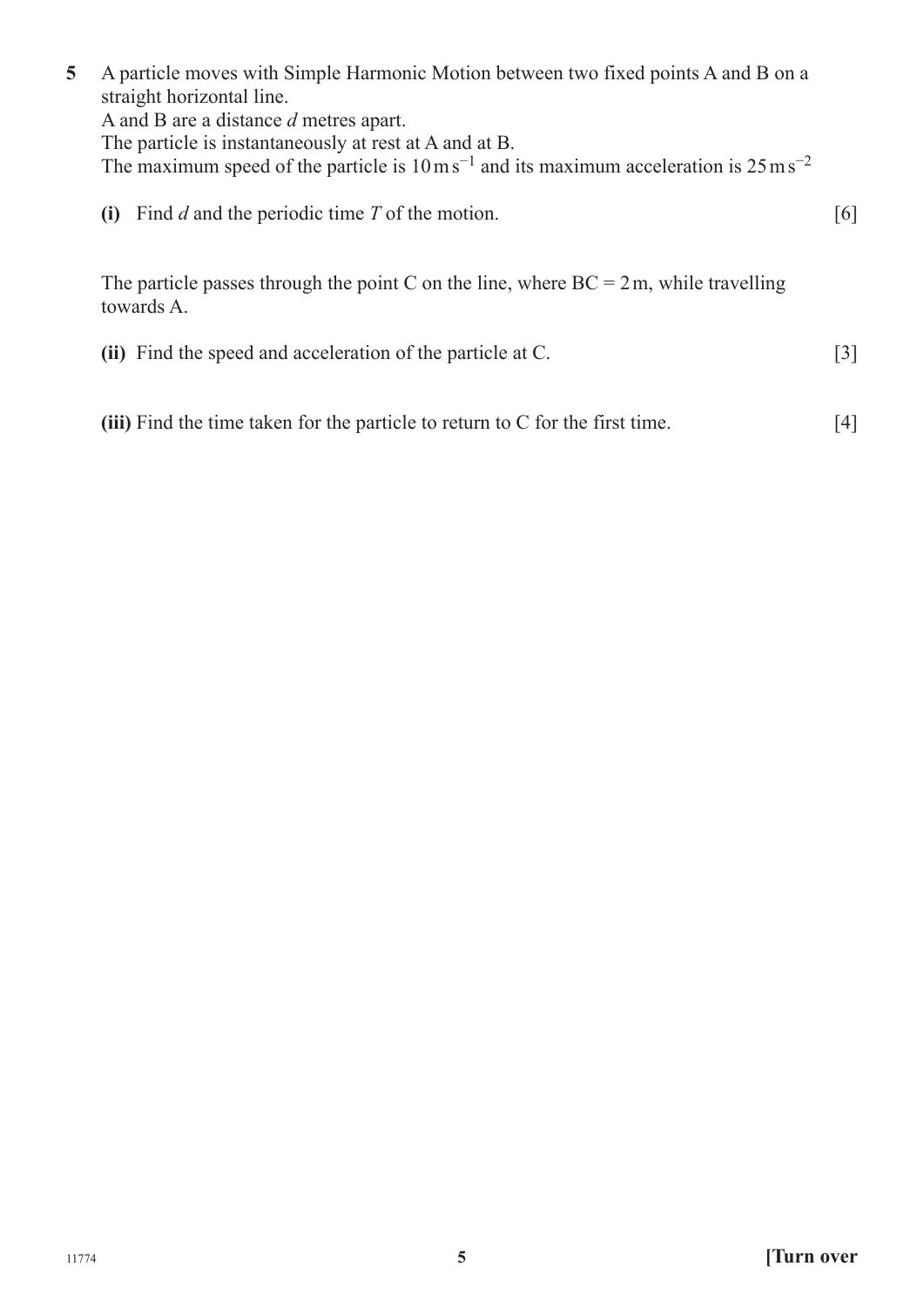**6 Fig. 2** below shows a particle P of mass *m* kg at rest on a rough horizontal surface. P is attached to a fixed point A on the surface by a light elastic string of natural length *l* metres and modulus of elasticity 3*m*g newtons.

A light inextensible string is fastened to P, passes over a fixed smooth pulley B at the edge of the surface and supports a second particle Q.

Q is of mass *m*kg and hangs vertically below B.





When the distance AP is *d* metres, P is about to slide towards B. When the distance AP is 3*d*  $\frac{\pi}{2}$  metres, P is about to slide towards A.

- (i) Find  $\mu$ , the coefficient of friction between P and the surface. [9]
- **(ii)** Find *d* in terms of *l*. [2]

**THIS IS THE END OF THE QUESTION PAPER**